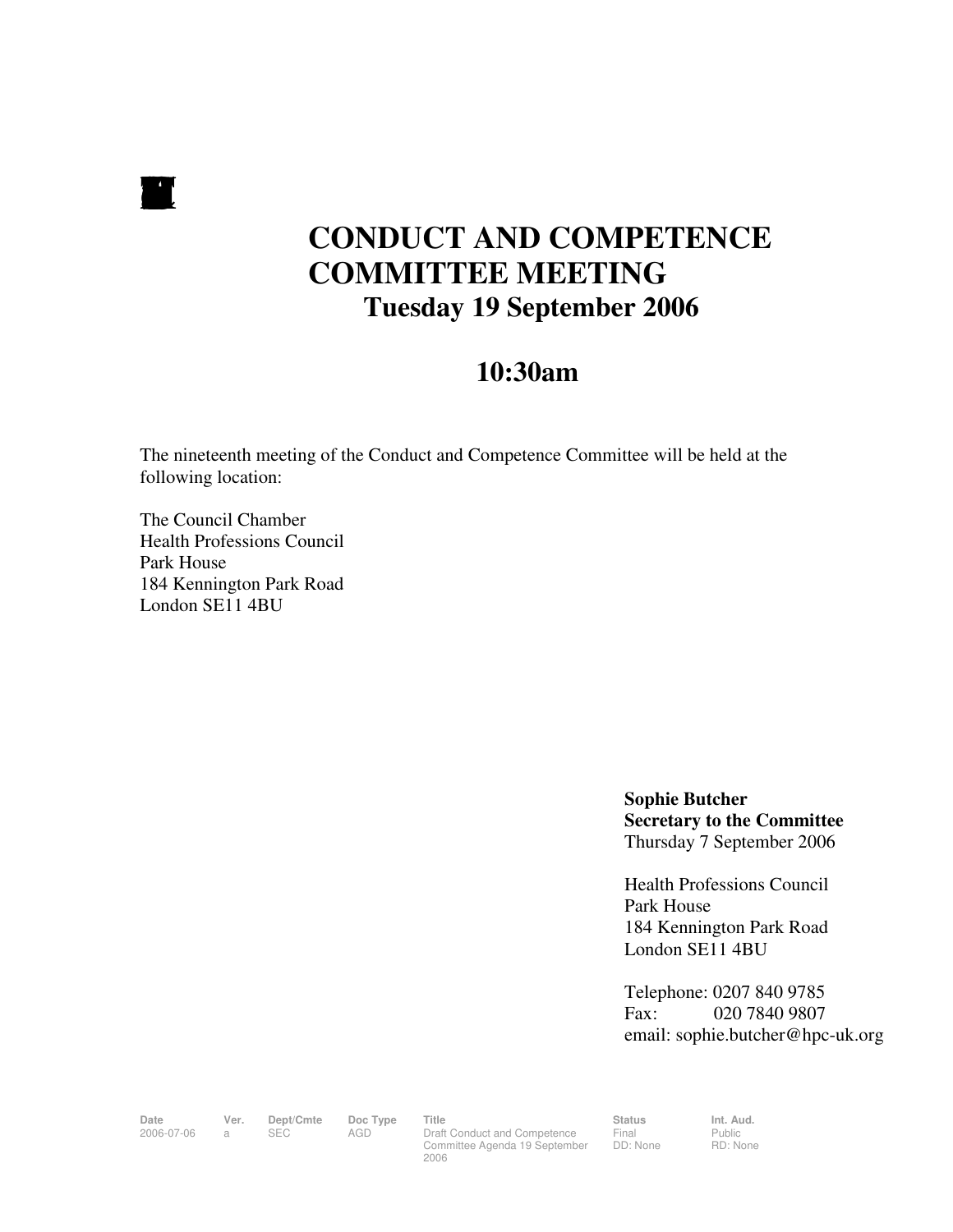## **Agenda – Part One – Open to Members of the Public**

| 1.  | <b>Apologies for Absence</b>                                                                                                                                                                                                                                                                                                                  | Verbal                       |
|-----|-----------------------------------------------------------------------------------------------------------------------------------------------------------------------------------------------------------------------------------------------------------------------------------------------------------------------------------------------|------------------------------|
| 2.  | <b>Approval of Agenda</b>                                                                                                                                                                                                                                                                                                                     |                              |
| 3.  | Minutes of the Conduct and Competence Committee meeting held<br>on Thursday 20 April 2006<br>From the Secretary to the Committee – Sophie Butcher                                                                                                                                                                                             | Enclosure 1<br>Paper CC01/06 |
| 4.  | <b>Matters Arising</b><br>From the Secretary to the Committee – Sophie Butcher                                                                                                                                                                                                                                                                | Enclosure 2<br>Paper CC02/06 |
| 5.  | <b>Chairman's Report</b>                                                                                                                                                                                                                                                                                                                      | Verbal                       |
| 6.  | <b>Director of Fitness to Practise Report</b>                                                                                                                                                                                                                                                                                                 | Enclosure 3<br>Paper CC03/06 |
| 7.  | <b>Discussion of Strategy</b>                                                                                                                                                                                                                                                                                                                 | Verbal                       |
|     | <b>Items for Discussion/Approval</b>                                                                                                                                                                                                                                                                                                          |                              |
| 8.  | <b>Fitness to Practise Work Plan and Process Report</b><br>From the Director of Fitness to Practise - Kelly Johnson                                                                                                                                                                                                                           | Enclosure 4<br>Paper CC04/06 |
| 9.  | <b>Standards of Conduct, Performance and Ethics Review:</b><br>-background and context<br>-possible changes<br>-fitness to practise cases review<br>-plan of activities<br>-results from the 'call for ideas'<br>-guidance to the Standards of Conduct, Performance and Ethics:<br>scoping paper<br>From the Policy Officer - Michael Guthrie | Enclosure 5<br>Paper CC05/06 |
| 10. | <b>High Court Appeals</b><br>From the Director of Fitness to Practise – Kelly Johnson                                                                                                                                                                                                                                                         | Enclosure 6<br>Paper CC06/06 |